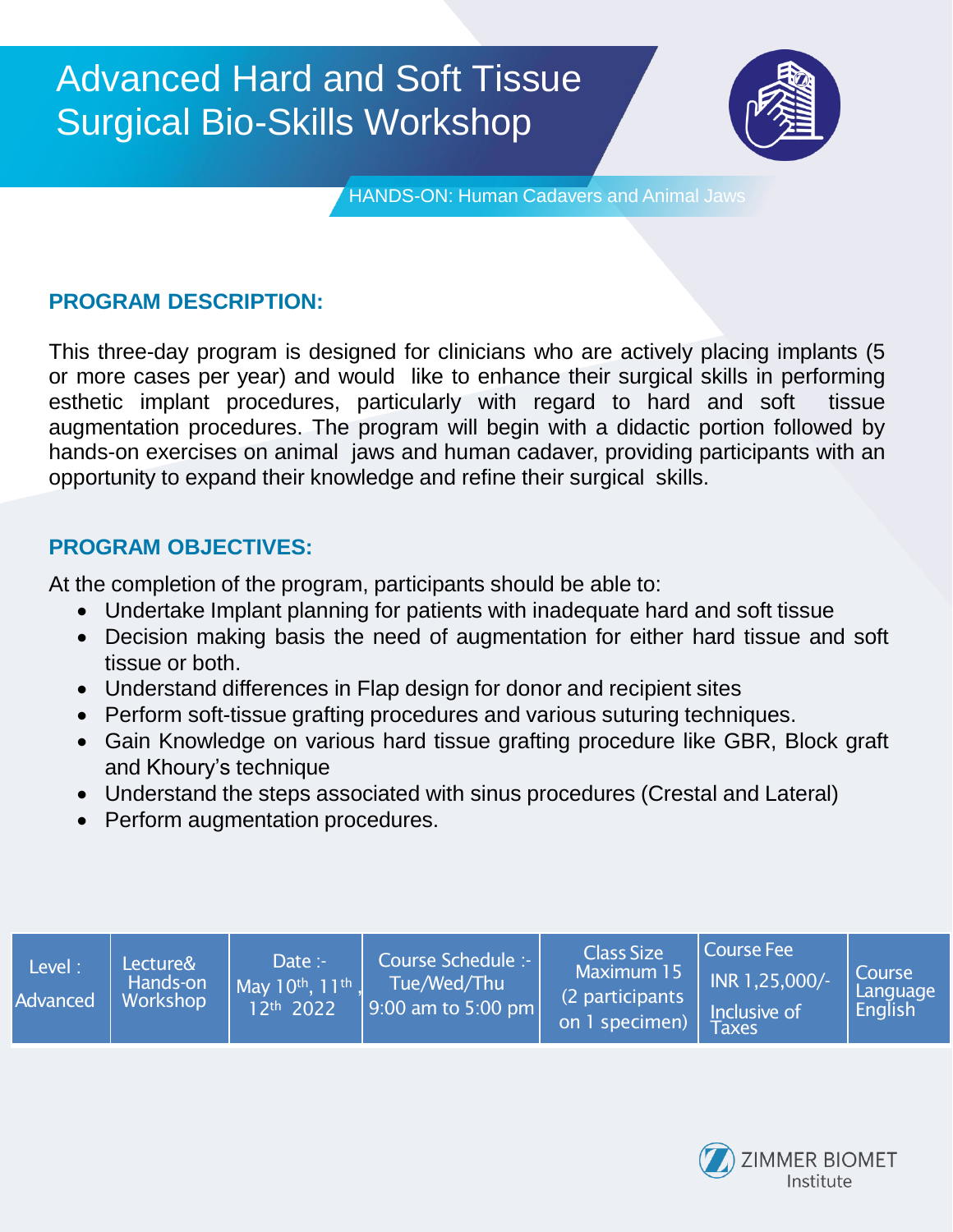

HANDS-ON: Human Cadavers and Animal Jaws

### **Dr Anjan Kumar Shah**



Dr Anjan graduated from Government Dental College, Bangalore in 1993 and proceeded to obtain his Masters from Mumbai University and Fellowship from the Royal College of Surgeons in the UK. Since then, Dr Anjan practices in both India at Mahaveer Jain Hospital and Columbia Asia as well as in the UK as a visiting Oral Surgeon. He specializes in implantology and head & neck cancer. His interests include rehabilitation of facial and oral deformities. Dr Anjan is well sought after speaker in field of Implantology and Regeneration. He has numerous publications both in peer reviewed journals and books in the field of Oral Surgery.

#### **Dr Tarun Kumar A. B.**



Dr Tarun Kumar is well-known Periodontist with special interest in field of soft tissue aesthetics pertaining to Implantology. He has more than 100 national and international lectures to his credit and has more than 40 publications in National and International Journals. He is well respected faculty for implant and soft tissue based aesthetic programs across various institutions. He has been awarded the Fellowship as well as Diplomate from the International Congress of Oral Implantologists. He is accredited as expert Implantologist of European Association of Dental Implantologists. He also has a Fellowship from the World Academy of Ultrasonic Piezoelectric Bone Surgery. Currently, he is the Professor and Head of Bapuji Implant Centre at Bapuji dental college and Hospitals, Davengere.



#### **Hard Tissue Techniques**

- GBR
- Block graft
- Khoury technique
- Sinus Lift Techniques (Lateral and Crestal)
- Ridge Expansion and Split Technique

#### **Soft Tissue Techniques**

- Palatal harvesting techniques Free gingival graft, Connective Tissue Grafts
- Roll flap and its modification
- VIP-CT Palatal Pedicle Flap
- Vestibular Incision Sub-Periosteal Tunnel Access (VISTA) for soft tissue augmentation

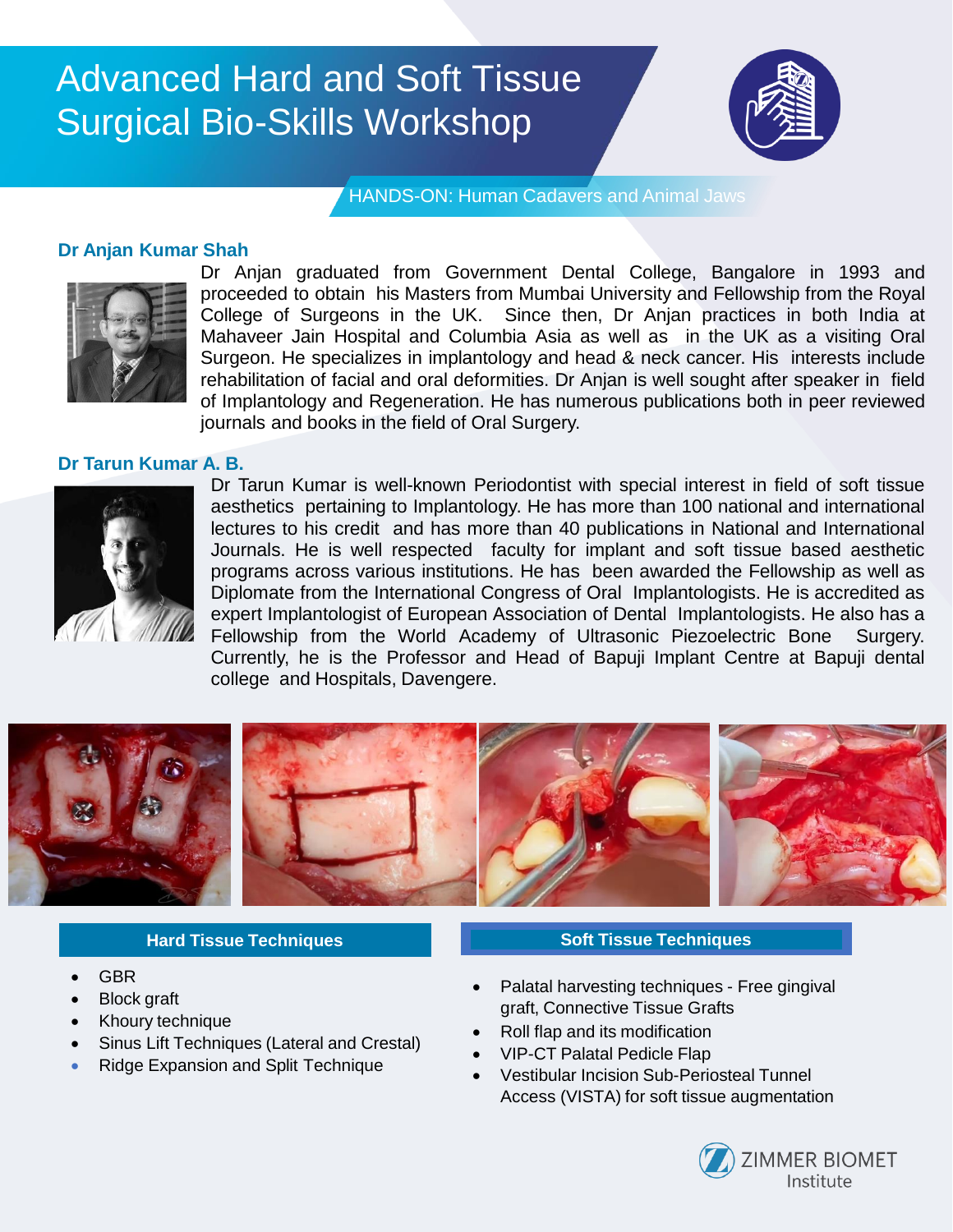

## HANDS-ON: Human Cadavers and Animal Jaws

#### **PROGRAM SCHEDULE:**

| Day 1       | <b>Lectures and Video Demonstrations on</b>            |
|-------------|--------------------------------------------------------|
| 09:00-10:00 | Implant planning for patients with bone deficiencies   |
| 10:00-10:30 | Rationale for Grafting procedures                      |
| 10:30-11:00 | Anatomical Considerations for grafting procedures      |
| 11:00-11:15 | <b>Tea Break</b>                                       |
| 11:15-12:15 | <b>GBR</b>                                             |
| 12:15-13:15 | Autologous Bone Harvesting                             |
| 13:15-14:00 | Lunch                                                  |
| 14:00-15:00 | Sinus Lift Techniques (Lateral and Crestal procedure)  |
| 15:00-16:00 | Ridge Expansion and Split Technique                    |
| Day 2       | <b>Lectures and Video Demonstrations on</b>            |
| 09:00-09:30 | Management of Flap at Donor and recipient site         |
| 09:30-10:00 | Suturing techniques                                    |
| 10:00-11:30 | Soft tissue grafting procedures                        |
| 11:30-11:45 | <b>Tea Break</b>                                       |
|             | <b>Animal Jaw Hands on</b>                             |
| 11:45-13:00 | Demonstration of soft tissue procedures on Animal Jaws |
| 13:00-13:30 | Lunch                                                  |
| 13:30-16:30 | Hands-on on Animal Jaws by participants                |
| Day 3       | Full day in Cadaveric Lab Demo and hands on            |
| 09:00-11:00 | Cadaver Lab Demo on Hard tissue grafting procedures    |
| 11:00-11:15 | Tea break                                              |
| 11:15-13:00 | Cadaver hands on by participants                       |
| 13:00-13:30 | Lunch                                                  |
| 13:30-15:30 | Cadaver hands on by participants                       |
| 15:30-16:30 | Discussion and Q &A, Feedback                          |





#### **DATE/TIME:**

Tue/Wed/Thu, May 10th,11th,12th 2022 9:00 am to 5:00 pm

**Class Size : Maximum 15 (2 participants on 1 specimen)**

**PROGRAM FEE: INR 1,25,000/- Inclusive of Taxes**